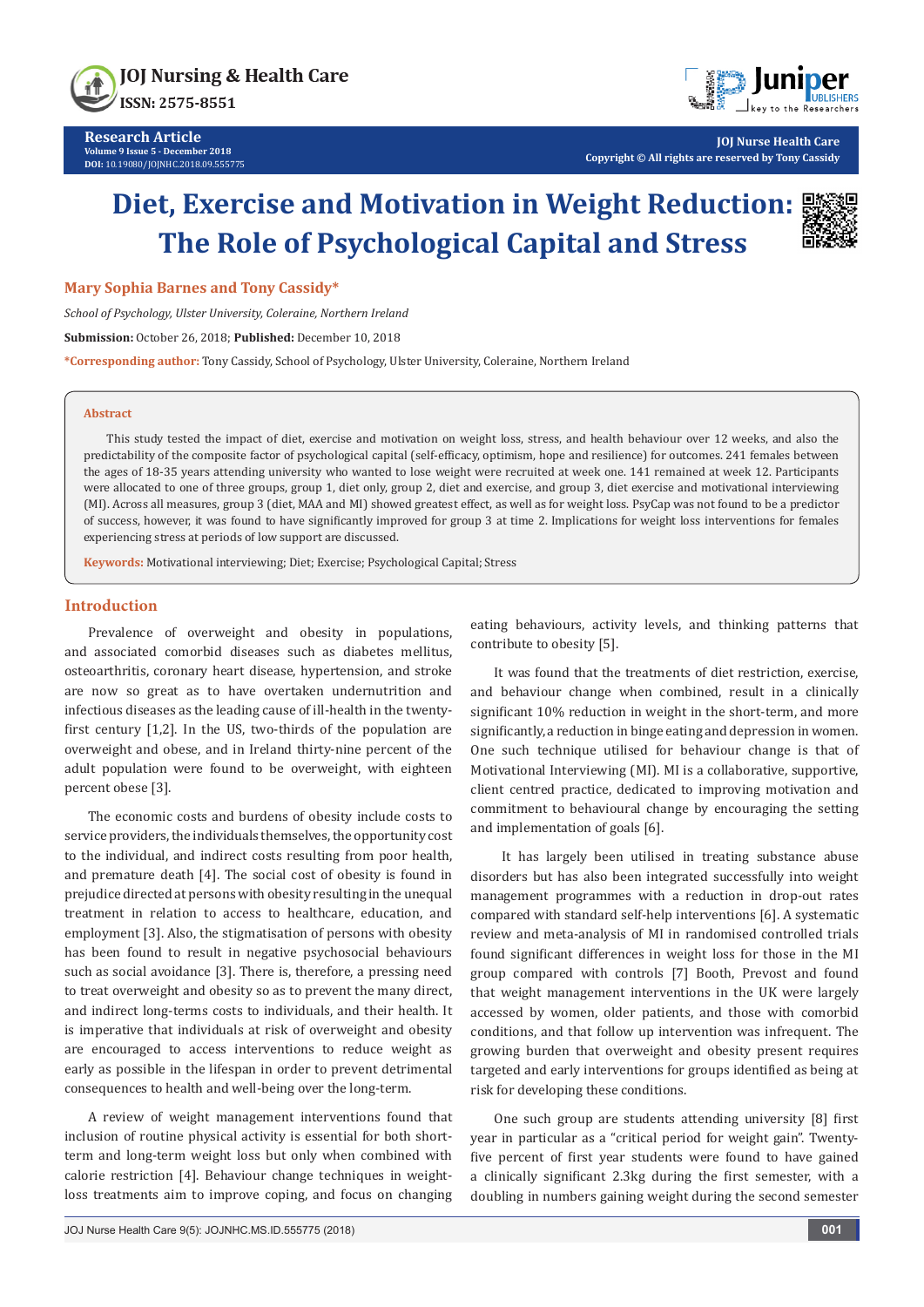# **JOJ Nursing & Health Care**

[8] Lifestyle changes identified as contributing to weight gain include, consumption of high-fat foods instead of fruit and vegetables, neglect of exercise, and increased alcohol intake [9]. Psychosocial pressures as a result of moving away from home and established social supports, pressure to develop new friendships, and academic pressures also increasing stress levels impact on weight gain most notably in female students [9,10] found that social support helped males transitioning to college to moderate stress eating, but not females, as females required closer more established support compared to males.

There is a long and substantial literature on stress and coping [11] which has more recently focused on a resource approach based on the construct of psychological capital [12]. Traditionally health psychology has focused on the deficit model of stress and how health is compromised by stress [11]. However, the resource model, rooted in positive psychology, proposes that stressful events can be mediated by psychological variables such as psychological capital, social support, benefit finding, and positive health or wellbeing [11,13] composite factor of psychological capital connecting hope, optimism, resilience, and self-efficacy represents what the authors describe as "an individual's appraisal of circumstances and probability for success based on motivated effort and perseverance".

The effect of stress and emotional eating has been found to be greater in women, is a contributor to the diversity in individual differences in success rates during weight loss interventions and has been found to be a predictor of weight gain amongst students, most notably females [10,14-16] set out to identify the factors that separate males and females who overeat during stress from those who do not. Although no gender differences were identified with respect to intake, women compared with men were found to demonstrate greater impulsivity to eat during stressful periods as a consequence of disinhibition in disregarding self-imposed rules, as measured on the Eating Inventory scale [17].

Furthermore, women who had reported disordered eating behaviours, and more severe binging episodes were found to overeat during stressful experiences. [18] found that predictors of stress-related eating were different for men and women. Men were found to be more at risk when single, divorced and unemployed, and were more likely to consume alcohol as the level of stress eating and drinking increased. Women were found to be at greater risk due to low levels of emotional support. Furthermore, women who craved chocolate were identified as having strongly negative mood states, and as a consequence were more inclined to stress eat and develop obesity [18].

The role of stress as a significant contributor to overweight and obesity cannot be ignored as it is demonstrated to trigger the binge eating of unhealthy foods strongly related to obesity [18]. Given, therefore, that women are at greater risk of weight gain as a result of impulsive stress and emotional eating, most notably during periods lacking in emotional support, programmes designed to prevent and treat obesity should be targeted and include strategies to assist better emotional coping through

development of cognitive restraint. Evidence supports the view that weight management is complex. Understanding the multiplicity of variables and individual differences in perceived stress, psychological capital, lifestyle and resilience is essential to improving outcomes for weight loss and maintenance of a healthy weight. This study, therefore, will target female students attending university, as this is a period of intense psychosocial pressure. Students will be allocated to three different weight management programmes, diet only, diet and exercise, and diet, exercise and MI, to identify which type of intervention is most likely to deliver success in weight loss through improvements in lifestyle, stress management, psychological capital and resilience. It is expected that MI will have the most significant effect on the measured outcomes.

This study seeks to test the impact of three different interventions (diet information only, diet information and moderate aerobic activity, and diet information, moderate aerobic activity and motivational interviewing) on weight loss, stress, and health behaviour over 12 weeks, and to test if psychological capital (self-efficacy, optimism, hope and resilience) would be predictive of outcome.

## **Methods**

#### **Design**

This is a short-term longitudinal randomised control intervention using 3 (conditions) x 2 (time-points) design. The first outcome variable will be weight lost, and the predictor variable is Psychological Capital (PsyCap).

#### **Participants and Procedure**

A total of 241 female students between the ages of 18-25 years responded to an e-mail circulated to 2,300 students via the Ulster email system. The e-mail sought to recruit females between the ages of 18-25 years who wanted to lost weight. Exclusion criteria were those aged under 18 or over 25, those already engaged in a weight loss intervention, males, and those with no desire to lose weight. A link to an online questionnaire was emailed to all 241 responders. Using height and the weight screening tool of Body Mass Index (BMI) scores, participants were randomly allocated to one of 3 conditions: A) diet information only, B) diet information and MAA, and C) diet information, MAA and a motivational interviewing session.

 A PDF attachment providing dietary information and guidance was sent to all participants (Appendix 2.1). This was repeated at 3-week intervals for a total of 12 weeks. Additionally, participants in conditions B and C were supplied with information on the benefits of moderate aerobic activity (MAA), and how to achieve it, and were requested to record a minimum of 150 minutes of MAA per week. Over each of the individual 12 weeks, participants were contacted via email which asked for details of minutes recorded for MAA that week. Participants in condition C were invited to attend a 3-hour group based Motivational Interviewing session and were provided with a questionnaire facilitating selfreflection based on motivational principles every third week. All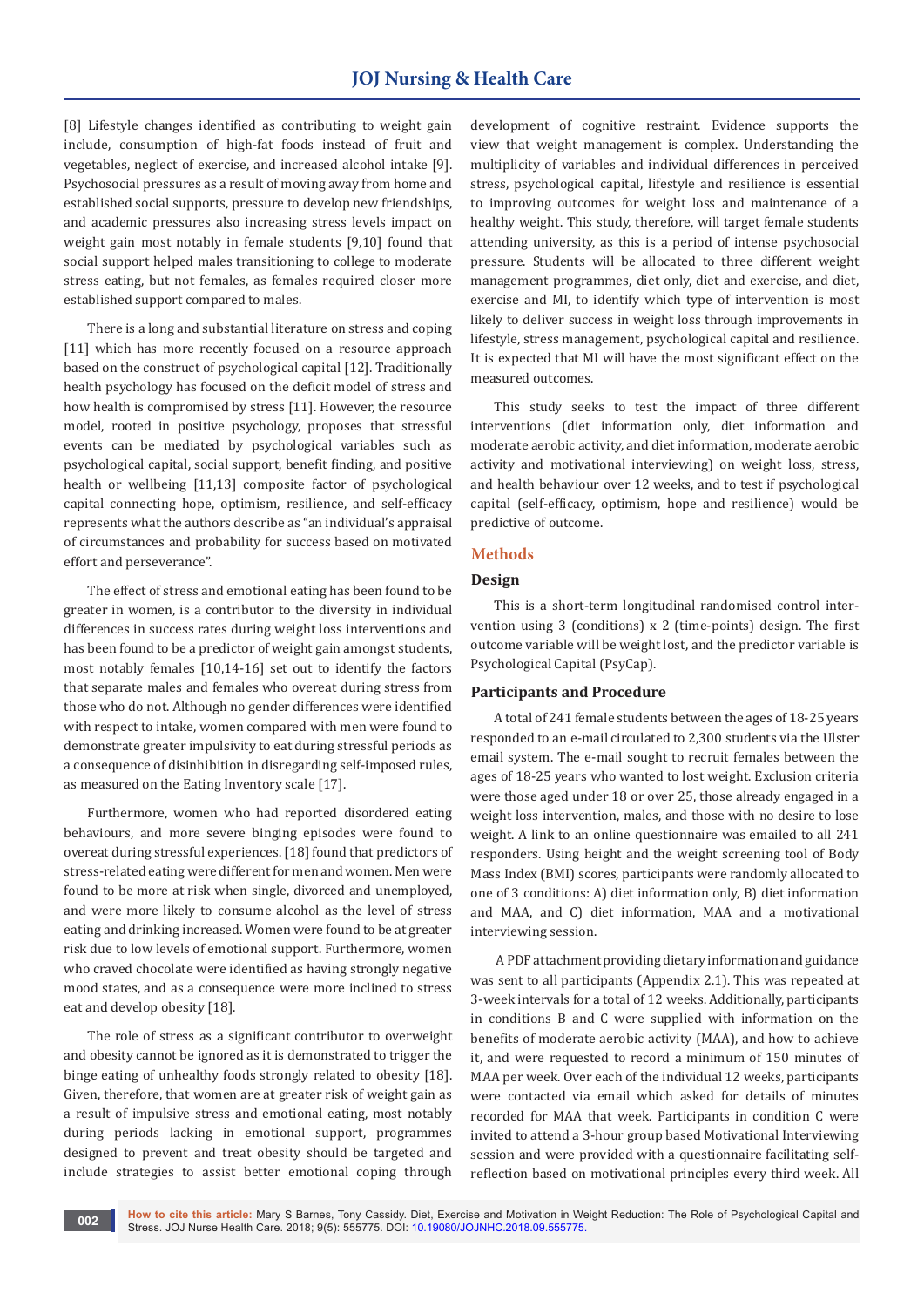participants were assessed before the intervention and also at the end of the 12 weeks on the measures below. By the end of the 12 weeks, only 141 participants remained, 42 in group 1, 32 in group 2, and 67 in group 3.

#### **Measures**

A survey questionnaire was constructed including a section on demographics requesting information regarding, age, height, and weight, and the following measures:

#### **Perceived stress**

The Perceived Stress Scale – 10 item [19], developed from the 14 item Perceived Stress Scale (PSS) [19] is a measure of how unpredictable, uncontrollable, and overloaded an individual perceives their life to be (Appendix 5). Based on the theory of stress appraisal [20] the PSS is a measure of the "degree to which situations in one's life are appraised as stressful [19]. Internal consistency for the PSS was strong ( $\alpha$ = .86).

#### **Psychological capital (PsyCap)**

This composite construct consisting of the four factors of hope, resilience, optimism, and self-efficacy has been utilised as a psychometric tool to predict work performance and job satisfaction [13]. PsyCap is described as a "positive state-like capacity" that can be positively enhanced through support [20] The study used the PCQ-24 measure  $(\alpha = .89)$  [20].

All four component factors were measured using 6 items. Participants were asked to rate how they feel about themselves in order to establish their state-like capacity at that moment. For example, self-efficacy ( $\alpha$ = .85): 'I feel confident helping to set targets/goals in my work area'; hope (α = .80):'I can think of many ways to reach my current work goals'; resilience  $(\alpha = .72)$ : 'I can usually take stressful things at work in stride'; optimism  $(\alpha = .79)$ : 'When things are uncertain for me at work, I usually expect the

best'. The Self-Rater Version was used with agreement rated on a 6-point Likert-type scale  $(1 =$  strongly disagree to  $6 =$  strongly agree).

#### **Health Action**

This was measured using the 15 items on the Reported Health Behaviour Checklist which assesses lifestyle behaviours that impact on health, e.g. sleep, diet, and exercise.

#### **Ethical Considerations**

Permission to conduct the study was granted by the Ulster University Filter Committee. The study was designed in accordance with the British Psychological Society's [21] and the ethical standards of Ulster University for research with human participants.

#### **Data Analysis**

Following completion of data collection, the four scales for each participant were scored and entered onto SPSS for analysis. Descriptive statistics were examined to identify the mean and standard deviation for each group and each of the four measures at both time 1 and time 2. A mixed model Anova with repeated measures across time and between participants for the three conditions was conducted to test for main effects and interactions. A one-way Anova was used to test for baseline differences between the groups and the four outcome variables.

#### **Results**

This study tested the effect of three different weight loss interventions on weight loss, stress and health behaviour over 12 weeks, and tested whether psychological capital is predictive of outcome. The first stage of analysis resulted in the calculation of descriptive statistics for stress, health action, weight and psychological capital by group and time, and are outlined in Table 1.

| Group                                   |           |               |                | Health        | Health        | Weight       | Weight       |              |              |
|-----------------------------------------|-----------|---------------|----------------|---------------|---------------|--------------|--------------|--------------|--------------|
|                                         |           | <b>Stress</b> | <b>Stress</b>  | <b>Action</b> | <b>Action</b> | in lbs.      | in lbs.      | PsyCap       | PsyCap       |
|                                         |           | $\mathbf{1}$  | $\overline{2}$ | $\mathbf{1}$  | $\mathbf{2}$  | $\mathbf{1}$ | $\mathbf{2}$ | $\mathbf{1}$ | $\mathbf{2}$ |
| Diet only                               | Mean      | 3.16          | 3.11           | 3.05          | 3.16          | 176.74       | 173.87       | 12.03        | 12.18        |
|                                         | <b>SD</b> | 1.13          | 1.09           | 1.31          | 1.286         | 27.7         | 29.94        | 3.48         | 3.39         |
| Diet &                                  | Mean      | 2.76          | 2.05           | 3.51          | 4.49          | 176.34       | 156.12       | 11.63        | 13.02        |
| Exercise                                | <b>SD</b> | 1.09          | 0.92           | 1.12          | 0.78          | 37.85        | 22.85        | 2.36         | 1.88         |
| Diet,                                   | Mean      | 2.97          | 1.94           | 3.23          | 4.23          | 175.15       | 149.53       | 11.69        | 13.31        |
| Exercise &<br>Motivational<br>Interview | <b>SD</b> | 1.06          | 0.85           | 1.35          | 0.93          | 26.67        | 23.45        | 2.54         | 2.29         |

**Table 1:** Descriptive statistics for stress, health action, weight, and psychological capital by group and time.

The second stage of analysis was to use a mixed model Anova to test for main effects and interactions with repeated measures across time, and between participants on the three conditions. For stress at times one and two there was a significant main effect (F(1, 138) = 14.688, P<.001, *np² =* .096). The partial eta squared (*np²*) of .096 is between a medium and large effect size. Cohen's (1988) rule of thumb suggests that 0.01 = small effect, 0.06  $=$  medium effect, and 0.14  $=$  large effect. A significant stress by group interaction was also found  $(F(2, 138) = 4.158, p < 0.05, np^2)$  $=$  .057), and the partial eta squared ( $np^2$ ) of .057 falls between medium and large effect. Mixed Anova was again used to test weight at times one and two.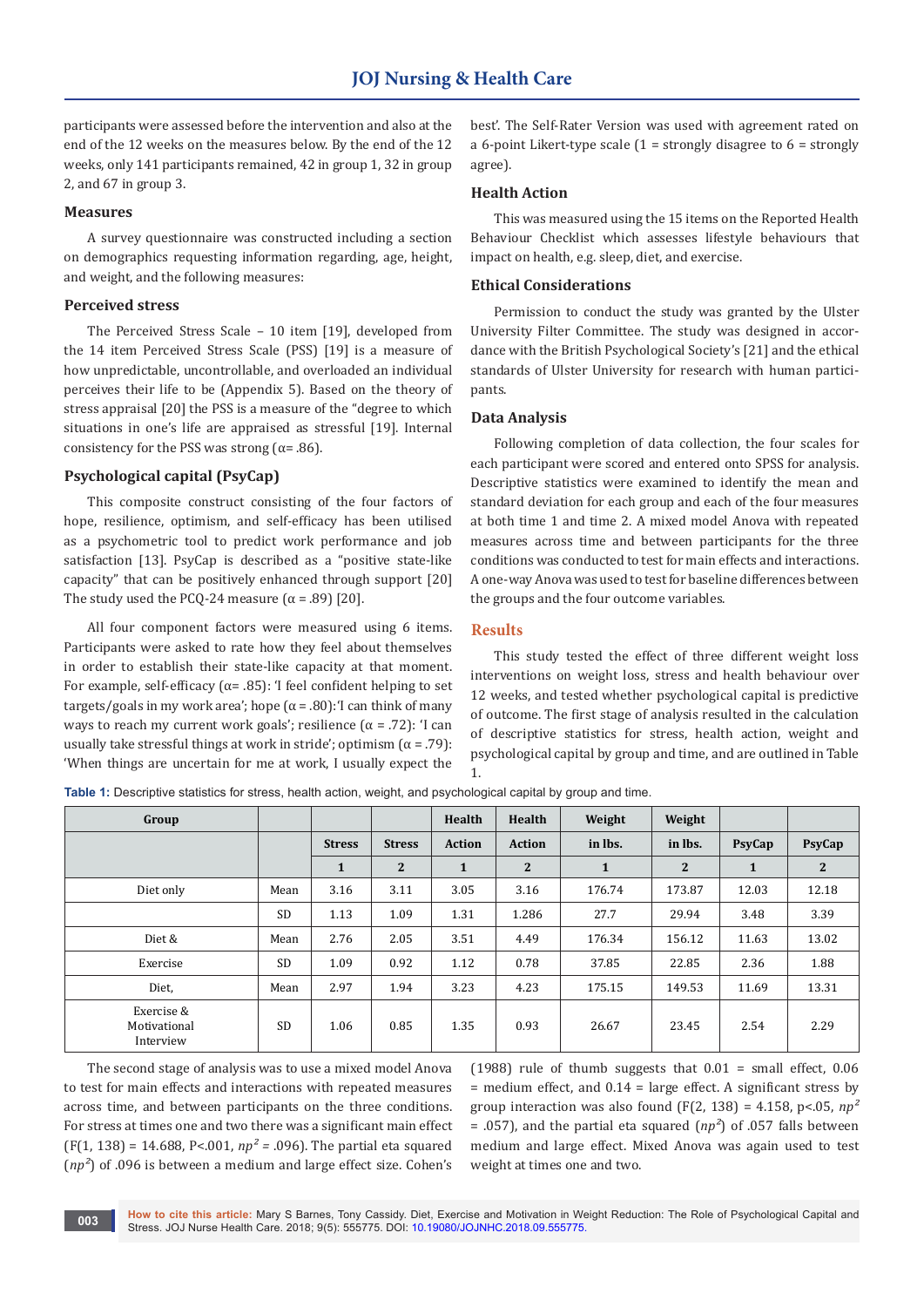A significant main resulted (F(1, 138) =77.812, p<.001, *np² =*.36). The partial eta squared (*np²*) of .36 shows a large effect size. A significant weight by group interaction also resulted (F (2, 138) =21.837, p<.001, *np²* = .24). Mixed Anova was also used to test health action at times one and two. There was a significant main effect (F (1, 138) = 35.97, p˂.01, *np*² = .21). The partial eta squared ( $np^2$ ) of .21 demonstrates a large effect size. Health action by group interaction was also significant (F  $(2,138) = 5.439$ , p<.01,  $np^2 = .08$ ).

Mixed Anova was also used to test psychological capital at times one and two. There was a significant main effect (F (1, 138) = 21.05, p<.001,  $np^2$  = .13). The partial eta squared  $(np^2)$  of .13 demonstrates a medium effect size. Psychological capital by group interaction was not significant. As 241 participants had started, and only 141 completed the programme, a Chi-square test was conducted to test any relationship between completing and the experimental condition. A significant relationship resulted (chisquare  $(2) = 19.718$ , p<.001) demonstrating that participants in the group of combined diet, exercise, and motivational interviewing were more likely to complete the programme.

In order to check for baseline, bias a one-way Anova was used to test for differences between the groups on stress, health action, psychological capital and weight at time one. There were no main effects. one-way Anova between the groups for stress, health action, psychological capital and weight at time two show main effects for stress (F(2,138) = 17.21, p<.001), health action (F(2,138) = 21.99, p<.001), psychological capital (F(2,138) = 6.29, p<.01), and weight (F(2,138 )= 7.43, p<.001). In addition weight loss was calculated by subtracting weight at time 2 from weight at time 1 and one-way Anova across groups showed a main effect for group  $(F(2, 138) = 29.13, p < 001)$ .

#### **Discussion**

This study tested the impact of three different interventions for three groups, [14] diet information only, [8] diet information and moderate aerobic activity, and [3] diet information, moderate aerobic activity, and motivational interviewing, on weight loss, stress, and health behaviour over twelve weeks. Also tested was whether the composite factor of psychological capital would be predictive of outcome. No differences were found between the groups on weight, stress, health action and psychological capital at the commencement of the study.

In line with expectations, a main effect for each of the three groups was found between times one and two for weight, stress, and health action, with the motivational interviewing condition showing the greatest effect for these measures. Furthermore, it was found that those allocated to this condition were more likely to complete the programme. In particular, results show a significant effect for weight loss in each of the three groups. Weight loss differences by group were also observed, with the most significant weight loss occurring in the MI condition, followed by group two, diet information and MAA. The least amount of weight lost was observed in group one, diet only. The finding of greater weight loss for the MI condition is consistent with a number of reviews

which have found that behavioural approaches to weight control result in more successful and sustained weight loss [7,20-25].

Behaviour programmes restricting dietary intake, undertaking regular exercise of between 150-200 minutes minimum per week, and self-monitoring as conducted in this study for groups two and three, have been identified as being associated with improved weight loss [4]. Furthermore, the provision of dietary information and guidance at three weekly intervals over the twelve weeks to each of the three groups in this study likely encouraged positive cues for eating healthy food for all participants. Such cues are found to encourage the removal of high fat/high calorie foods from places of residence and increase positive behaviours around the provision of low-calorie alternatives [25-32]. This could explain why weight loss was significant for all three groups.

Equally, the provision of information on the benefits of MAA in its different forms, the recording of MAA by groups two and three, and the weekly recording of MAA by email is supported by evidence for the combination of diet and exercise for successful weight loss, over exercise alone, [4]. The inclusion of selfmonitoring further promotes more successful weight loss [4]. Groups two and three undertook and recorded a minimum of 150 minutes of exercise per week. However, participants were not directed as to how often to exercise. [4] review examined the question as to whether several short bursts of exercise were more efficient for weight loss compared with one long bout of exercise, finding that short bursts were as beneficial for weight loss as one long bout of exercise. Thus, it is likely that any differences in the scheduling of exercise were unlikely to have interfered with results. Rather, it is the inclusion of exercise as a lifestyle change that is beneficial for weight loss. The inclusion of motivational interviewing (MI) resulted in a significant difference in weight loss for this group. Weight loss was twice that achieved in group two, and eight times more than that in group one (Table 1). This finding is consistent with [7] review which identified MI as having a medium effect on weight loss. [7] assert that the directive, patient-centred counselling approach of MI is appropriate for weight loss programmes as it promotes greater focus on the goal of weight loss. Although MI has most commonly been used in the field of addictions to motivate for change, and to promote adherence, its usefulness in weight loss is focused on behaviour modification rather than on the cessation or total abstinence from a substance [7]. There is, therefore, a difference in how it is applied for weight loss. Furthermore, [7] found that MI and behavioural interventions combined tended to result in greater weight loss than for minimal intervention control groups. Again, this finding is consistent with the present study. The centrality of weight loss as the principal goal as opposed to a fitness goal, a dietary goal, or a health status change goal such as lowered cholesterol is key to greater weight loss [7].

MI has also been found to promote adherence, a strong predictor of weight loss [7]. In this study, there was a significant finding for participants in the experimental group completing the programme and achieving greater weight loss. It could, therefore, be concluded that adherence in terms of diet, exercise, and the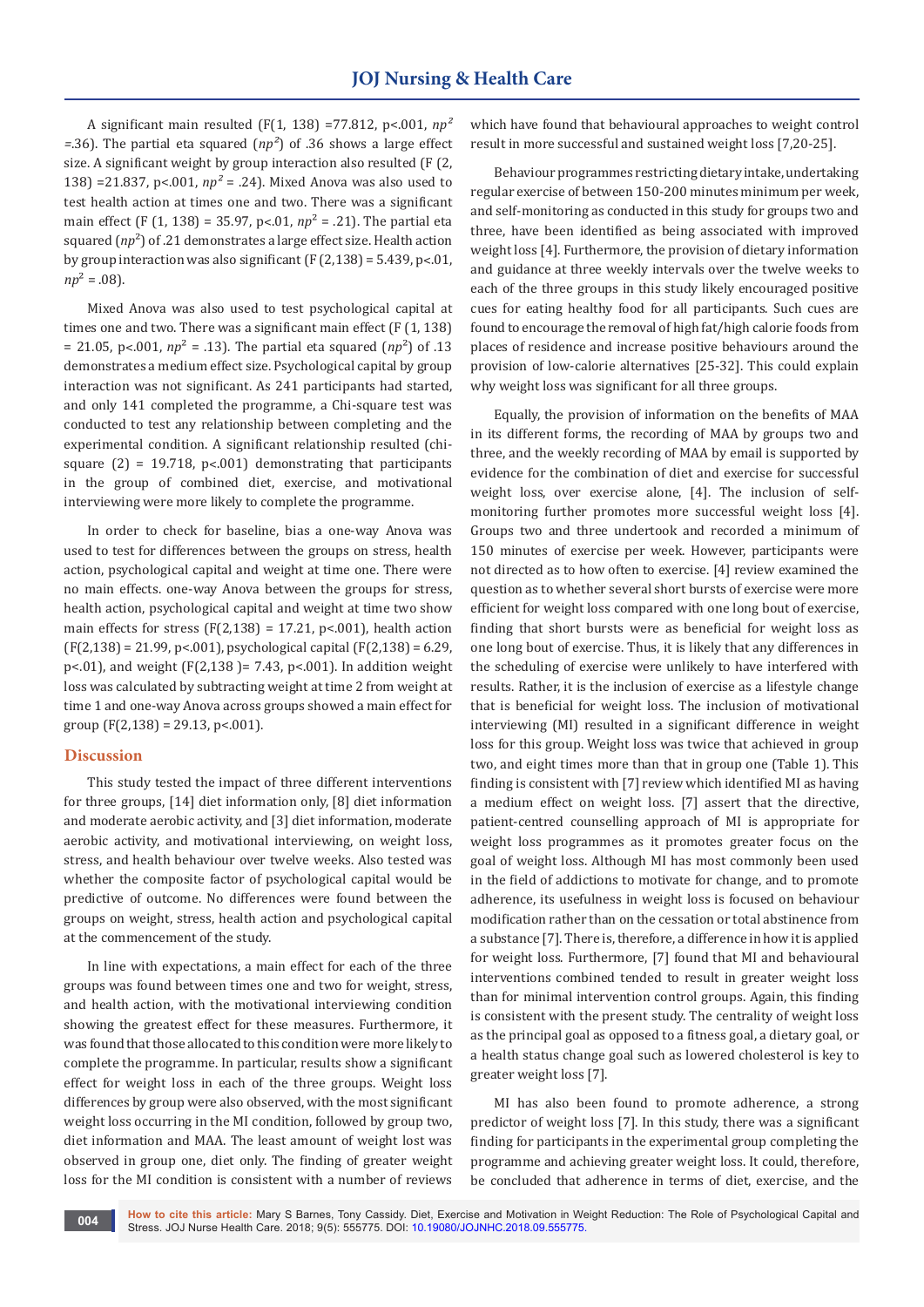setting of goals all improved due to the MI. The inclusion of MI in the experimental condition certainly resulted in greater weight loss, and significant effects across all measures.

A significant effect for both stress and health action was found at times one and two over the twelve weeks, and a significant effect for stress and health action by group with the greatest reduction in stress observed in the experimental condition. The next greatest reduction in stress occurred in group two, followed by group one. The bi-directional relationship between stress and the consumption of high calorie foods in females during periods of high stress is well documented [16]. Binge eating can be a serious confounder for weight loss. As participants in this study were all females attending university, a period of time associated with low emotional support, it is noteworthy that participants in group 3 (MI) experienced the greatest reduction in stress, and highest scores for positive health behaviours. This indicates that both health behaviour and adherence were improved by MI.

The second question asked pertained to the predictability of the composite factor of psychological capital (PsyCap), made up of hope, resilience, optimism, and efficacy. As there was no significant difference between the groups for psychological capital, it was found not to be a predictor of success. There was, however, a significant main effect for improvement in this statelike construct between times one and two for the experimental condition, with a medium effect for group two. The rationale for using PsyCap as a predictor of success was due to this construct's usefulness in identifying resources within individuals which would improve that individual's positive appraisal of circumstances, thereby improving the probability of success [13]. The state-like element demonstrated effect. The predictability of the measure did not. Furthermore, two measures were used to test for psychological capital, the PCQ-24 and the Brief Resilience Scale (BRS). Resilience was identified as an important component of PsyCap as it measures just how strongly participants were able to recover from stressful events, adapt, and continue to adhere to the weight loss programme. Consequently, this study's design included a second measure to compliment PsyCap. The fact that greater numbers completed the study from the experimental group than from the two other groups indicates that resilience developed between times one and two However, as resilience is likely to have developed considerably as a consequence of the intervention, a question remains as to whether the inclusion of the second measure of the BRS favoured the state-like element over the predictive.

#### **Conclusion**

This study's findings could be useful for the design of targeted weight loss interventions as part of a stress management programme for females through university health centres or indeed in an occupational health setting. Supporting female university students through the adjustment of moving away from home, and social supports during the first year of university is important, as this is a period when students are vulnerable to weight gain [8] Nonetheless, longitudinal research using a more

diverse sample, and similar design and measures, including one for binge eating, is needed. Such a study would test firstly, the effect of disinhibition on binge eating on adherence and weight, and secondly, test for long-term weight maintenance, and finally, test for the predictability of psychological capital.

#### **References**

- 1. [The British Psychological Society \(2010\) Code of Human Research](https://www1.bps.org.uk/system/files/Public%20files/inf180_web.pdf)  [Ethics. Leicester: The British Psychological Society.](https://www1.bps.org.uk/system/files/Public%20files/inf180_web.pdf)
- 2. [World Health Organisation \(2000\) WHO Technical Report Series 894:](C://Users/Welcome/Downloads/WHO_TRS_894%20(1).pdf)  [Obesity: Preventing and Managing the Global Epidemic. Geneva: World](C://Users/Welcome/Downloads/WHO_TRS_894%20(1).pdf)  [Health Organisation.](C://Users/Welcome/Downloads/WHO_TRS_894%20(1).pdf)
- 3. [The National Taskforce on Obesity \(2005\) Obesity The Policy](https://www.hse.ie/eng/health/child/healthyeating/taskforceonobesity.pdf)  [Challenges: The Report of The National Taskforce on Obesity. HSE.](https://www.hse.ie/eng/health/child/healthyeating/taskforceonobesity.pdf)
- 4. [Pinto AM, Gokee-LaRose J, Wing R \(2007\) Behavioral Approaches to](https://www.ncbi.nlm.nih.gov/pubmed/19803993)  [Weight Control: A Review of Current Research. Women's Health 3\(3\):](https://www.ncbi.nlm.nih.gov/pubmed/19803993)  [341-53.](https://www.ncbi.nlm.nih.gov/pubmed/19803993)
- 5. [Krejci J, Neugebauer Q \(2015\) Motivational Interviewing in Groups:](https://www.tandfonline.com/doi/abs/10.1080/1556035X.2015.999616)  [Group Process Considerations. Journal of Groups in Addiction and](https://www.tandfonline.com/doi/abs/10.1080/1556035X.2015.999616)  [Recovery 23-40.](https://www.tandfonline.com/doi/abs/10.1080/1556035X.2015.999616)
- 6. Armstrong M, Mottershead T, Ronksley P, Sigal R, Campbell T, et al. (2011) Obesity Reviews. 709-723.
- 7. [Anderson DA, ShapiroJR, Lundgren JD \(2003\) The Freshman Year of](https://www.ncbi.nlm.nih.gov/pubmed/15000962)  [College as a Critical Period for Weight Gain: An Initial Evaluation. Eat](https://www.ncbi.nlm.nih.gov/pubmed/15000962)  [Behav 4\(4\): 363-367.](https://www.ncbi.nlm.nih.gov/pubmed/15000962)
- 8. [Serlachius A, Hamer M, Wardle J \(2007\) Stress and Weight Change in](https://www.ncbi.nlm.nih.gov/pubmed/17537466)  [University Students in the United Kingdom. Physiol Behav 92\(4\): 548-](https://www.ncbi.nlm.nih.gov/pubmed/17537466) [53.](https://www.ncbi.nlm.nih.gov/pubmed/17537466)
- 9. [Darling KE, Fahrenkamp AJ, Wilson SM, Karazasia BT, Sato AF \(2017\)](https://www.ncbi.nlm.nih.gov/pubmed/28417682)  [Does Social Support Buffer the Association Between Stress Eating and](https://www.ncbi.nlm.nih.gov/pubmed/28417682)  [Weight Gain During the Transition to College? Differences by Gender.](https://www.ncbi.nlm.nih.gov/pubmed/28417682)  [Behav Modif 41\(3\): 368-381.](https://www.ncbi.nlm.nih.gov/pubmed/28417682)
- 10. Cassidy T (2011) Stress, Coping, Resilience, and Health. In Managing Stress: From Theory to Application NY: Nova Science, USA pp. 1-40.
- 11. Cassidy T, Giles M, McLaughlin M (2014) Psychosocial Capital and Health: A Resource Model of Stress Using Structural Equation Modelling. Progress in Psychology 11-17.
- 12. [Luthans F, Avolio b, Avey J, Norman S \(2007\) Positive Psychological](http://digitalcommons.unl.edu/cgi/viewcontent.cgi?article=1010&context=leadershipfacpub)  [Capital: Measurement and Relationship with Performance and](http://digitalcommons.unl.edu/cgi/viewcontent.cgi?article=1010&context=leadershipfacpub)  Satisfaction. [Personnel Psychology 541-572.](http://digitalcommons.unl.edu/cgi/viewcontent.cgi?article=1010&context=leadershipfacpub)
- 13. [Adam TC, Epel ES \(2007\) Stress, Eating and the Reward System. Physiol](https://www.ncbi.nlm.nih.gov/pubmed/17543357)  [Behav 91\(4\): 449-58.](https://www.ncbi.nlm.nih.gov/pubmed/17543357)
- 14. [Goldbacher E, La Grotte C, Komaroff E, Vander Veur S, Foster GD \(2016\)](https://www.ncbi.nlm.nih.gov/pubmed/26341357)  [An Initial Evaluation of a Weight Loss Intervention for Individuals who](https://www.ncbi.nlm.nih.gov/pubmed/26341357)  [Engage in Emotional Eating. J Behav Med 39\(1\): 139-150.](https://www.ncbi.nlm.nih.gov/pubmed/26341357)
- 15. [Weinstein SE, Shide DJ, Rolls BJ \(1997\)](https://www.ncbi.nlm.nih.gov/pubmed/9134091) Changes in Food Intake in [Response to Stress in Men and Women: Psychological Factors. Appetite](https://www.ncbi.nlm.nih.gov/pubmed/9134091)  [28\(1\): 7-18.](https://www.ncbi.nlm.nih.gov/pubmed/9134091)
- 16. [Stunkard A, Messick S \(1985\) The Three-Factor Eating Questionnaire](https://pdfs.semanticscholar.org/e249/d2266bb2ab1ea89a3e3dd8615bf329908ac5.pdf)  [to Measure Dietary Restraint, Disinhibition and Hunger. Journal of](https://pdfs.semanticscholar.org/e249/d2266bb2ab1ea89a3e3dd8615bf329908ac5.pdf)  [Psychosomatic Research 29\(1\): 71-83.](https://pdfs.semanticscholar.org/e249/d2266bb2ab1ea89a3e3dd8615bf329908ac5.pdf)
- 17. [Laitinen J, Ek E, Sovio U \(2002\) Stress-Related Eating and Drinking](https://www.ncbi.nlm.nih.gov/pubmed/11749094)  [Behavior and Body Mass Index and Predictors of this Behavior.](https://www.ncbi.nlm.nih.gov/pubmed/11749094)  [Preventive Medicine 34\(1\): 29-39.](https://www.ncbi.nlm.nih.gov/pubmed/11749094)
- 18. [Cohen J \(1988\) Statistical Power Analysis for the Behavioral Sciences](http://www.utstat.toronto.edu/~brunner/oldclass/378f16/readings/CohenPower.pdf)  [\(2nd ed.\) Hillsdale. New York L Erlbaum Associates USA.](http://www.utstat.toronto.edu/~brunner/oldclass/378f16/readings/CohenPower.pdf)
- 19. [Lazarus RS, Folkman S \(1984\) Coping and Adaption. In The Handbook](https://www.scirp.org/(S(351jmbntvnsjt1aadkposzje))/reference/ReferencesPapers.aspx?ReferenceID=778543)  [of Behavioral Medicine pp. 282-325.](https://www.scirp.org/(S(351jmbntvnsjt1aadkposzje))/reference/ReferencesPapers.aspx?ReferenceID=778543)